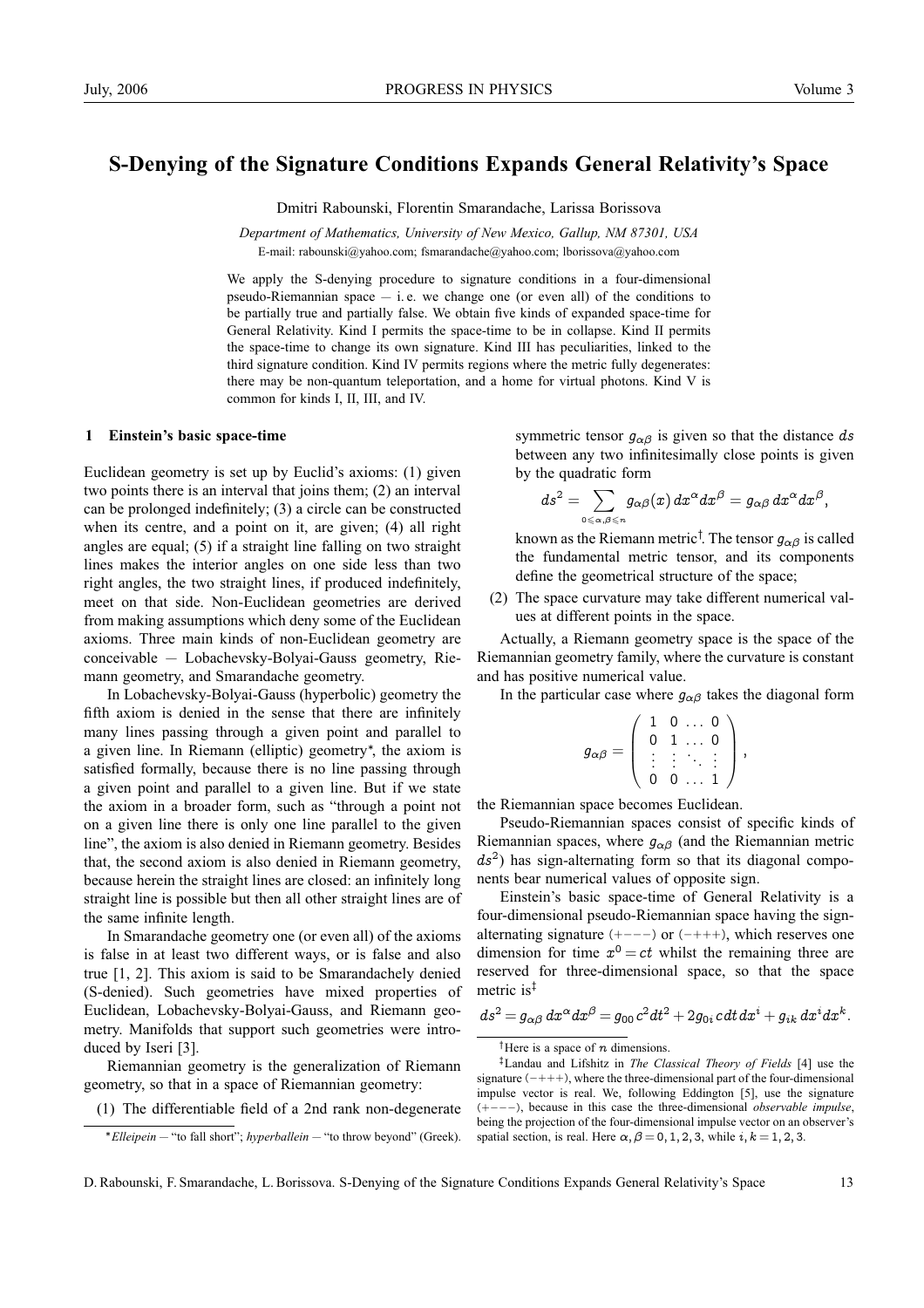In general the four-dimensional pseudo-Riemannian space is curved, inhomogeneous, gravitating, rotating, and deforming (any or all of the properties may be anisotropic). In the particular case where the fundamental metric tensor  $q_{\alpha\beta}$ takes the strictly diagonal form

$$
g_{\alpha\beta}=\left(\begin{array}{cccc} 1 & 0 & 0 & 0 \\ 0 & -1 & 0 & 0 \\ 0 & 0 & -1 & 0 \\ 0 & 0 & 0 & -1 \end{array}\right),
$$

the space becomes four-dimensional pseudo-Euclidean

$$
ds^2=g_{\alpha\beta}\,dx^\alpha dx^\beta=c^2dt^2-dx^2-dy^2-dz^2,
$$

which is known as Minkowski's space (he had introduced it first). It is the basic space-time of Special Relativity.

#### **2 S-denying the signature conditions**

In a four-dimensional pseudo-Riemannian space of signature (+−−−) or (−+++), the basic space-time of General Relativity, there are *four signature conditions* which define this space as pseudo-Riemannian.

- **Question:** What happens if we S-deny one (or even all) of the four signature conditions in the basic space-time of General Relativity? What happens if we postulate that one (or all) of the signature conditions is to be denied in two ways, or, alternatively, to be true and false?
- **Answer:** If we S-deny one or all of the four signature conditions in the basic space-time, we obtain a new expanded basic space-time for General Relativity. There are five main kinds of such expanded spaces, due to four possible signature conditions there.

Here we are going to consider each of the five kinds of expanded spaces.

Starting from a purely mathematical viewpoint, the signature conditions are derived from sign-alternation in the diagonal terms  $g_{00}$ ,  $g_{11}$ ,  $g_{22}$ ,  $g_{33}$  in the matrix  $g_{\alpha\beta}$ . From a physical perspective, see §84 in [4], the signature conditions are derived from the requirement that the three-dimensional observable interval

$$
d\sigma^2=h_{ik}\,dx^idx^k=\biggl(-g_{ik}+\frac{g_{0i}g_{0k}}{g_{00}}\biggr)dx^idx^k
$$

must be positive. Hence the three-dimensional observable metric tensor  $h_{ik} = -g_{ik} + \frac{g_{0i}g_{0k}}{g_{00}}$ , being a 3×3 matrix defined in an observer's reference frame accompanying its references, must satisfy three obvious conditions

$$
\det \|h_{11}\| = h_{11} > 0\,,
$$
  

$$
\det \begin{vmatrix} h_{11} & h_{12} \\ h_{21} & h_{22} \end{vmatrix} = h_{11} h_{22} - h_{12}^2 > 0\,,
$$

$$
h=\det\|h_{ik}\|=\det\left\|\begin{array}{cc}h_{11} \ \ h_{12} \ \ h_{21} \ \ h_{22} \ \ h_{23} \ \ h_{31} \ \ h_{32} \ \ h_{33} \end{array}\right\|>0\,.
$$

From here we obtain the signature conditions in the fundamental metric tensor's matrix  $g_{\alpha\beta}$ . In a space of signature (+−−−), the signature conditions are

$$
\det \|g_{00}\| = g_{00} > 0, \qquad (I)
$$

$$
\det \left\|\frac{g_{00} \ \ g_{01}}{g_{10} \ \ g_{11}}\right\|=g_{00}\, g_{11}-g_{01}^2<0 \, , \qquad \quad \text{(II)}
$$

$$
\det \left\| \begin{array}{cc} g_{00} & g_{01} & g_{02} \\ g_{10} & g_{11} & g_{12} \\ g_{20} & g_{21} & g_{22} \end{array} \right\| > 0, \qquad (\text{III})
$$

$$
g = \det ||g_{\alpha\beta}|| = \det \begin{vmatrix} g_{00} & g_{01} & g_{02} & g_{03} \\ g_{10} & g_{11} & g_{12} & g_{13} \\ g_{20} & g_{21} & g_{22} & g_{23} \\ g_{30} & g_{31} & g_{32} & g_{33} \end{vmatrix} < 0. \quad \text{(IV)}
$$

**An expanded space-time of kind I:** In such a spacetime the first signature condition  $g_{00} > 0$  is S-denied, while the other signature conditions remain unchanged. Given the expanded space-time of kind I, the first signature condition is S-denied in the following form

$$
\det \|g_{00}\| = g_{00} \geqslant 0\,,
$$

which includes two particular cases,  $q_{00} > 0$  and  $q_{00} = 0$ , so  $g_{00} > 0$  is partially true and partially false.

Gravitational potential is  $w = c^2(1 - \sqrt{g_{00}})$  [6, 7], so the S-denied first signature condition  $g_{00} \ge 0$  means that in such a space-time  $w \leq c^2$ , i. e. two different states occur

$$
\mathrm{w} < c^2\,,\qquad \mathrm{w} = c^2.
$$

The first one corresponds to the regular space-time, where  $g_{00} > 0$ . The second corresponds to a special space-time state, where the first signature condition is simply denied  $q_{00} = 0$ . This is the well-known condition of gravitational collapse.

Landau and Lifshitz wrote, "nonfulfilling of the condition  $g_{00} > 0$  would only mean that the corresponding system of reference cannot be accomplished with real bodies" [4].

**Conclusion on the kind I:** An expanded space-time of kind I ( $q_{00} \ge 0$ ) is the generalization of the basic space-time of General Relativity ( $g_{00} > 0$ ), including regions where this space-time is in a state of collapse,  $(g_{00} = 0)$ .

**An expanded space-time of kind II:** In such a space-time the second signature condition  $g_{00} g_{11} - g_{01}^2 < 0$  is S-denied, the other signature conditions remain unchanged. Thus, given the expanded space-time of kind II, the second signature condition is S-denied in the following form

$$
\det \left\|\frac{g_{00}}{g_{10}} \frac{g_{01}}{g_{11}}\right\| = g_{00}\, g_{11} - g_{01}^2 \leqslant 0\,,
$$

14 D. Rabounski, F. Smarandache, L. Borissova. S-Denying of the Signature Conditions Expands General Relativity's Space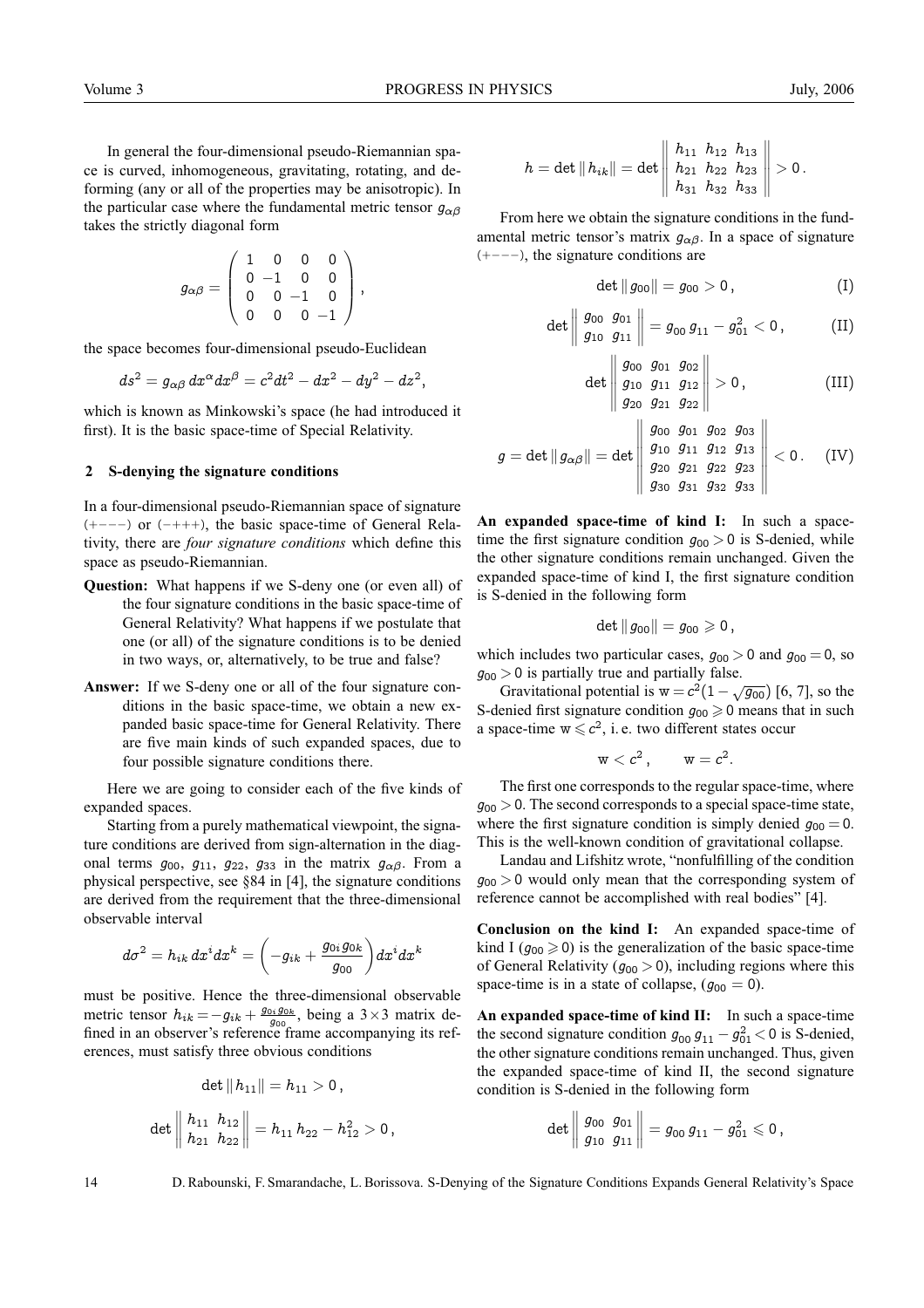which includes two different cases

$$
g_{00}\,g_{11}-g_{01}^2<0\,,\qquad g_{00}\,g_{11}-g_{01}^2=0\,,
$$

whence the second signature condition  $g_{00} g_{11} - g_{01}^2 < 0$  is partially true and partially false.

The component  $g_{00}$  is defined by the gravitational potential w =  $c^2(1-\sqrt{g_{00}})$ . The component  $g_{0i}$  is defined by the space rotation linear velocity (see [6, 7] for details)

$$
v_i = -c\frac{g_{0i}}{\sqrt{g_{00}}}\,,\quad v^i = -cg^{0i}\sqrt{g_{00}}\,,\quad v_i = h_{ik}\,v^k.
$$

Then we obtain the S-denied second signature condition  $g_{00} g_{11} - g_{01}^2 \le 0$  (meaning the first signature condition is not denied  $g_{00} > 0$ ) as follows

$$
g_{11}-\frac{1}{c^2}\, v_1^2 \leqslant 0\,,
$$

having two particular cases

$$
g_{11}-\frac{1}{c^2}\,v_1^2<0\,,\qquad g_{11}-\frac{1}{c^2}\,v_1^2=0\,.
$$

To better see the physical sense, take a case where  $g_{11}$  is close to  $-1$ .<sup>\*</sup> Then, denoting  $v^1 = v$ , we obtain

$$
v^2>-c^2, \qquad v^2=-c^2.
$$

The first condition  $v^2 > -c^2$  is true in the regular basic space-time. Because the velocities  $v$  and  $c$  take positive numerical values, this condition uses the well-known fact that positive numbers are greater than negative ones.

The second condition  $v^2 = -c^2$  has no place in the basic space-time; it is true as a particular case of the common condition  $v^2 \geq -c^2$  in the expanded spaces of kind II. This condition means that as soon as the linear velocity of the space rotation reaches light velocity, the space signature changes from  $(+---)$  to  $(-+++)$ . That is, given an expanded space-time of kind II, the transit from a non-isotropic sublight region into an isotropic light-like region implies change of signs in the space signature.

**Conclusion on the kind II:** An expanded space-time of kind II ( $v^2 \geq -c^2$ ) is the generalization of the basic spacetime of General Relativity ( $v^2 > -c^2$ ) which permits the peculiarity that the space-time changes signs in its own signature as soon as we, reaching the light velocity of the space rotation, encounter a light-like isotropic region.

**An expanded space-time of kind III:** In this space-time the third signature condition is S-denied, the other signature conditions remain unchanged. So, given the expanded space-time of kind III, the third signature condition is

$$
\det \left\|\begin{array}{ccc}g_{00} \,\, g_{01} \,\, g_{02} \\ g_{10} \,\, g_{11} \,\, g_{12} \\ g_{20} \,\, g_{21} \,\, g_{22}\end{array}\right\| \geqslant 0\,,
$$

<sup>∗</sup>Because we use the signature (+−−−).

which, taking the other form of the third signature condition into account, can be transformed into the formula

$$
\det\left\|\frac{h_{11}}{h_{21}}\,\frac{h_{12}}{h_{22}}\right\|=h_{11}\,h_{22}-h_{12}^2\geqslant 0\,,
$$

that includes two different cases

$$
h_{11}h_{22}-h_{12}^2>0\,,\qquad h_{11}h_{22}-h_{12}^2=0\,,
$$

so that the third initial signature condition  $h_{11} h_{22} - h_{12}^2 > 0$ is partially true and partially false. This condition is not clear. Future research is required.

**An expanded space-time of kind IV:** In this space-time the fourth signature condition  $g = \det ||g_{\alpha\beta}|| < 0$  is S-denied, the other signature conditions remain unchanged. So, given the expanded space-time of kind IV, the fourth signature condition is

$$
g = \det \|g_{\alpha\beta}\| = \det \left\|\begin{array}{cccc}g_{00} \,\, g_{01} \,\, g_{02} \,\, g_{03} \\ g_{10} \,\, g_{11} \,\, g_{12} \,\, g_{13} \\ g_{20} \,\, g_{21} \,\, g_{22} \,\, g_{23} \\ g_{30} \,\, g_{31} \,\, g_{32} \,\, g_{33} \, \end{array}\right\| \leqslant 0 \, ,
$$

that includes two different cases

$$
g=\det\|\,g_{\alpha\beta}\|<0\,,\qquad g=\det\|\,g_{\alpha\beta}\|=0\,,
$$

so that the fourth signature condition  $g < 0$  is partially true and partially false:  $q < 0$  is true in the basic space-time,  $q = 0$ could be true in only he expanded spaces of kind IV.

Because the determinants of the fundamental metric tensor  $g_{\alpha\beta}$  and the observable metric tensor  $h_{ik}$  are connected as follows  $\sqrt{-g} = \sqrt{h} \sqrt{g_{00}}$  [6, 7], degeneration of the fundamental metric tensor  $(g = 0)$  implies that the observable metric tensor is also degenerate  $(h=0)$ . In such fully degenerate areas the space-time interval  $ds^2$ , the observable spatial interval  $d\sigma^2 = h_{ik} dx^i dx^k$  and the observable time interval  $d\tau$  become zero<sup>†</sup>

$$
ds^2 = c^2 d\tau^2 - d\sigma^2 = 0, \qquad c^2 d\tau^2 = d\sigma^2 = 0.
$$

Taking formulae for  $d\tau$  and  $d\sigma$  into account, and also the fact that in the accompanying reference frame we have  $h_{00} = h_{0i} = 0$ , we write  $d\tau^2 = 0$  and  $d\sigma^2 = 0$  as

$$
d\tau = \left[1 - \frac{1}{c^2}\left(\text{w} + v_i u^i\right)\right]dt = 0\,, \qquad dt \neq 0\,,
$$
  

$$
d\sigma^2 = h_{ik} dx^i dx^k = 0\,,
$$

where the three-dimensional coordinate velocity  $u^{i} = dx^{i}/dt$ is different to the observable velocity  $v^i = dx^i/d\tau$ .

D. Rabounski, F. Smarandache, L. Borissova. S-Denying of the Signature Conditions Expands General Relativity's Space 15

<sup>&</sup>lt;sup>†</sup>Note,  $ds^2 = 0$  is true not only at  $c^2 d\tau^2 = d\sigma^2 = 0$ , but also when  $c^2 d\tau^2 = d\sigma^2 \neq 0$  (in the isotropic region, where light propagates). The properly observed time interval is determined as  $d\tau = \sqrt{g_{00}} dt +$  $+\frac{g_{0i}}{c\sqrt{g_{00}}}dx^{i}$ , where the coordinate time interval is  $dt \neq 0$  [4, 5, 6, 7].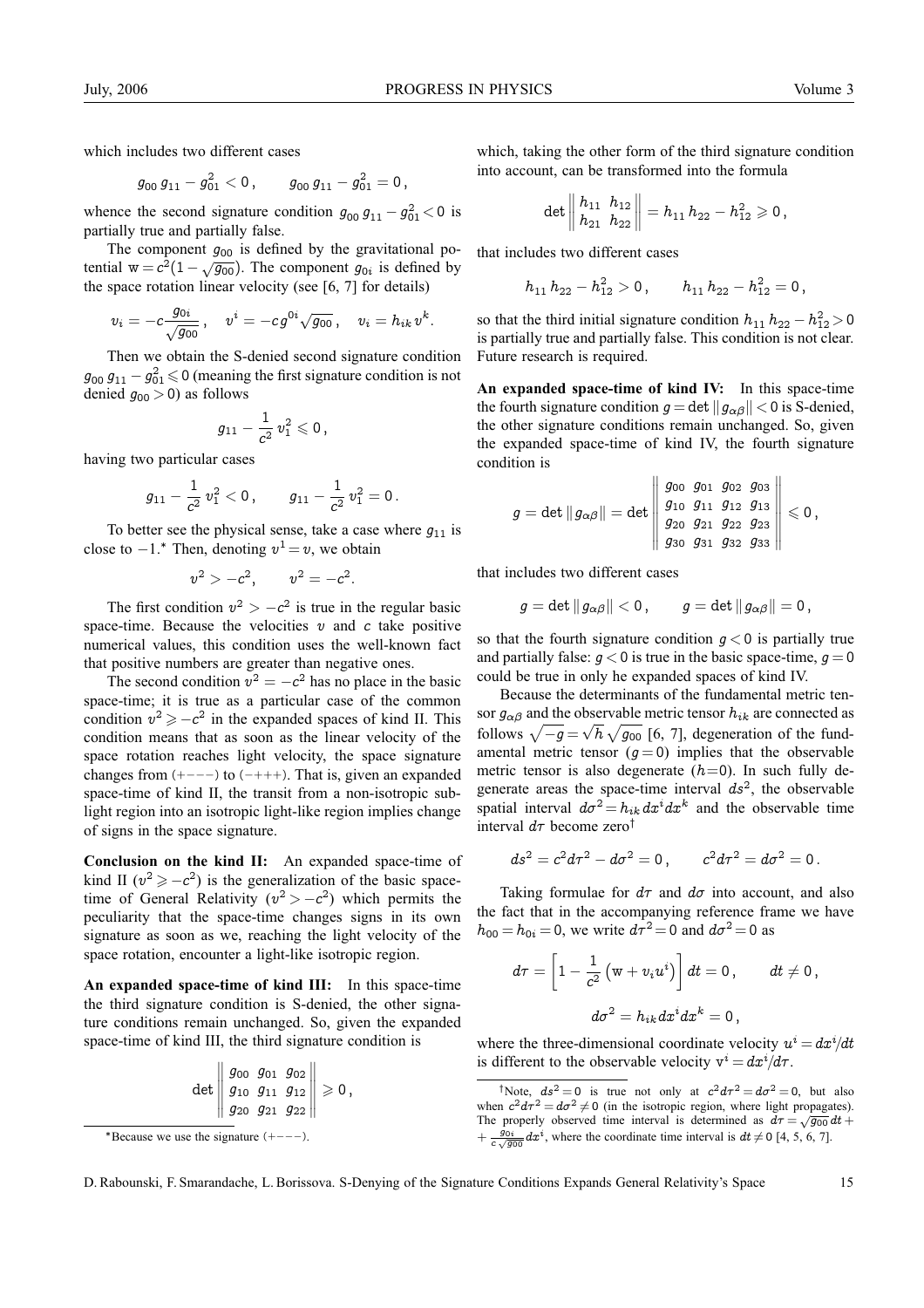.

With  $h_{ik} = -g_{ik} + \frac{1}{c^2} v_i v_k$ , we obtain aforementioned physical conditions of degeneration in the final form

$$
\text{w} + v_i u^i = c^2, \qquad g_{ik} u^i u^k = c^2 \Big( 1 - \frac{\text{w}}{c^2} \Big)^2
$$

As recently shown [8, 9], the degenerate conditions permit non-quantum teleportation and also virtual photons in General Relativity. Therefore we expect that, employing an expanded space of kind IV, one may join General Relativity and Quantum Electrodynamics.

**Conclusion on the kind IV:** An expanded space-time of kind IV ( $g \le 0$ ) is the generalization of the basic space-time of General Relativity ( $g < 0$ ) including regions where this space-time is in a fully degenerate state ( $g = 0$ ). From the viewpoint of a regular observer, in a fully degenerate area time intervals between any events are zero, and spatial intervals are zero. Thus, such a region is observable as a point.

**An expanded space-time of kind V:** In this space-time all four signature conditions are S-denied, therefore given the expanded space-time of kind V the signature conditions are

$$
\det \left\|g_{00}\right\| = g_{00} \geqslant 0\,,
$$
\n
$$
\det \left\|\frac{g_{00}}{g_{10}}\frac{g_{01}}{g_{11}}\right\| = g_{00} \, g_{11} - g_{01}^2 \leqslant 0\,,
$$
\n
$$
\det \left\|\frac{g_{00}}{g_{10}}\frac{g_{01}}{g_{11}}\frac{g_{02}}{g_{12}}\right\| \geqslant 0\,,
$$
\n
$$
g = \det \left\|g_{\alpha\beta}\right\| = \det \left\|\frac{g_{00}}{g_{10}}\frac{g_{01}}{g_{11}}\frac{g_{02}}{g_{12}}\frac{g_{03}}{g_{21}}\right\| \leqslant 0\,,
$$

so all four signature conditions are partially true and partially false. It is obvious that an expanded space of kind V contains expanded spaces of kind I, II, III, and IV as particular cases, it being a common space for all of them.

**Negative S-denying expanded spaces:** We could also Sdeny the signatures with the possibility that say  $q_{00} > 0$  for kind I, but this means that the gravitational potential would be imaginary, or, even take into account the "negative" cases for kind II, III, etc. But most of them are senseless from the geometrical viewpoint. Hence we have only included five main kinds in our discussion.

# **3 Classification of the expanded spaces for General Relativity**

In closing this paper we repeat, in brief, the main results.

There are currently three main kinds of non-Euclidean geometry conceivable — Lobachevsky-Bolyai-Gauss geometry, Riemann geometry, and Smarandache geometries.

A four-dimensional pseudo-Riemannian space, a space of the Riemannian geometry family, is the basic space-time of General Relativity. We employed S-denying of the signature conditions in the basic four-dimensional pseudo-Riemannian space, when a signature condition is partially true and partially false. S-denying each of the signature conditions (or even all the conditions at once) gave an expanded space for General Relativity, which, being an instance of the family of Smarandache spaces, include the pseudo-Riemannian space as a particular case. There are four signature conditions. So, we obtained five kinds of the expanded spaces for General Relativity:

**Kind I** Permits the space-time to be in collapse;

**Kind II** Permits the space-time to change its own signature as reaching the light speed of the space rotation in a light-like isotropic region;

**Kind III** Has some specific peculiarities (not clear yet), linked to the third signature condition;

**Kind IV** Permits full degeneration of the metric, when all degenerate regions become points. Such fully degenerate regions provide trajectories for non-quantum teleportation, and are also a home space for virtual photons.

**Kind V** Provides an expanded space, which has common properties of all spaces of kinds I, II, III, and IV, and includes the spaces as particular cases.

The foregoing results are represented in detail in the book [10], which is currently in print.

## **4 Extending this classification: mixed kinds of the expanded spaces**

We can S-deny one axiom only, or two axioms, or three axioms, or even four axioms simultaneously. Hence we may have:  $C_4^1 + C_4^2 + C_4^3 + C_4^4 = 2^4 - 1 = 15$  kinds of expanded spaces for General Relativity, where  $C_n^i$  denotes combinations of *n* elements taken in groups of *i* elements,  $0 \le i \le n$ . And considering the fact that each axiom can be S-denied in three different ways, we obtain  $15 \times 3 = 45$  kinds of expanded spaces for General Relativity. Which expanded space would be most interesting?

We collect all such "mixed" spaces into a table. Specific properties of the mixed spaces follow below.

**1.1.1:**  $g_{00} \ge 0$ ,  $h_{11} > 0$ ,  $h_{11}h_{22} - h_{12}^2 > 0$ ,  $h > 0$ . At  $g_{00} = 0$ , we have the usual space-time permitting collapse.

**1.1.2:**  $g_{00} > 0$ ,  $h_{11} \ge 0$ ,  $h_{11}h_{22} - h_{12}^2 > 0$ ,  $h > 0$ . At  $h_{11} = 0$  we have  $h_{12}^2 < 0$  that is permitted for imaginary values of  $h_{12}$ : we obtain a complex Riemannian space.

**1.1.3:**  $g_{00} > 0$ ,  $h_{11} > 0$ ,  $h_{11}h_{22} - h_{12}^2 \ge 0$ ,  $h > 0$ . At  $h_{11}h_{22}-h_{12}^2=0$ , the spatially observable metric  $d\sigma^2$  permits purely spatial isotropic lines.

**1.1.4:**  $g_{00} > 0$ ,  $h_{11} > 0$ ,  $h_{11}h_{22} - h_{12}^2 > 0$ ,  $h \ge 0$ . At  $h = 0$ , we have the spatially observed metric  $d\sigma^2$  completely degenerate. An example — zero-space [9], obtained as a completely degenerate Riemannian space. Because  $h = -\frac{g}{g_{00}}$ , the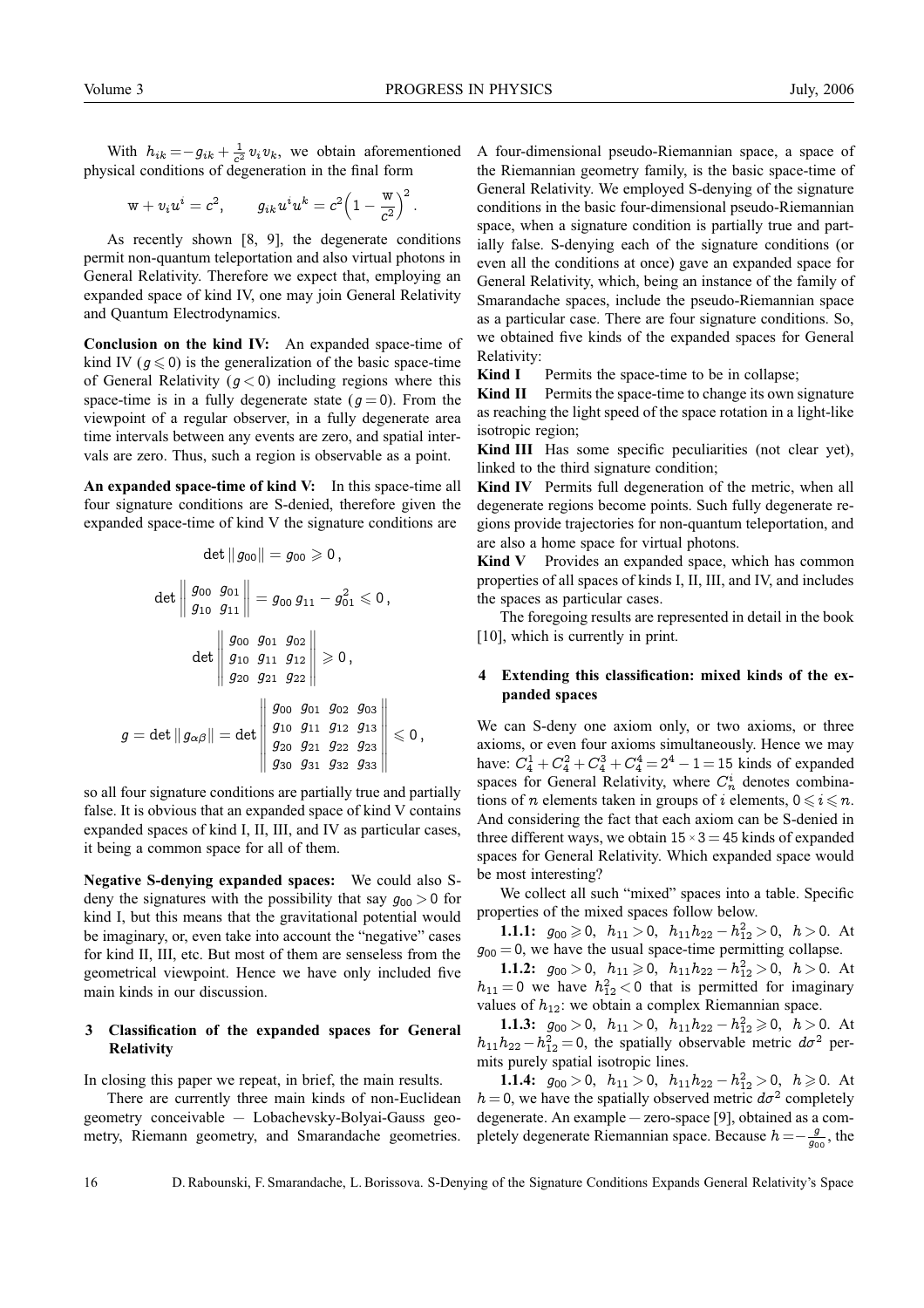| Positive S-denying spaces, $N \ge 0$           |                                                                           | Negative S-denying spaces, $N \le 0$ |                                                                           | S-denying spaces, where $N > 0 \cup N < 0$ |                                                   |
|------------------------------------------------|---------------------------------------------------------------------------|--------------------------------------|---------------------------------------------------------------------------|--------------------------------------------|---------------------------------------------------|
| Kind                                           | Signature conditions                                                      | Kind                                 | Signature conditions                                                      | Kind                                       | Signature conditions                              |
| One of the signature conditions is S-denied    |                                                                           |                                      |                                                                           |                                            |                                                   |
| 1.1.1                                          | $I \ge 0$ , II > 0, III > 0, IV > 0                                       | 1.2.1                                | $I \le 0$ , II > 0, III > 0, IV > 0                                       | 1.3.1                                      | $I \ge 0$ , II > 0, III > 0, IV > 0               |
| 1.1.2                                          | $I > 0$ , $II \ge 0$ , $III > 0$ , $IV > 0$                               | 1.2.2                                | $I > 0$ , $II \le 0$ , $III > 0$ , $IV > 0$                               | 1.3.2                                      | $I > 0$ , II ≷ 0, III > 0, IV > 0                 |
| 1.1.3                                          | $I > 0$ , $II > 0$ , $III \ge 0$ , $IV > 0$                               | 1.2.3                                | $I > 0$ , $II > 0$ , $III \le 0$ , $IV > 0$                               | 1.3.3                                      | $I > 0$ , II > 0, III ≷ 0, IV > 0                 |
| 1.1.4                                          | $I > 0$ , $II > 0$ , $III > 0$ , $IV \ge 0$                               | 1.2.4                                | $I > 0$ , $II > 0$ , $III > 0$ , $IV \le 0$                               | 1.3.4                                      | $I > 0$ , $II > 0$ , $III > 0$ , $IV \ge 0$       |
| Two of the signature conditions are S-denied   |                                                                           |                                      |                                                                           |                                            |                                                   |
| 2.1.1                                          | $I \geqslant 0$ , $II \geqslant 0$ , $III > 0$ , $IV > 0$                 | 2.2.1                                | $I \leq 0$ , $II \leq 0$ , $III > 0$ , $IV > 0$                           | 2.3.1                                      | $I \ge 0$ , II ≥ 0, III > 0, IV > 0               |
| 2.1.2                                          | $I \ge 0$ , II > 0, III $\ge 0$ , IV > 0                                  | 2.2.2                                | $I \leq 0$ , $II > 0$ , $III \leq 0$ , $IV > 0$                           | 2.3.2                                      | $I \ge 0$ , II > 0, III ≥ 0, IV > 0               |
| 2.1.3                                          | $I \ge 0$ , II > 0, III > 0, IV $\ge 0$                                   | 2.2.3                                | $I \leq 0$ , $II > 0$ , $III > 0$ , $IV \leq 0$                           | 2.3.3                                      | $I \ge 0$ , II > 0, III > 0, IV ≥ 0               |
| 2.1.4                                          | $I > 0$ , II ≥ 0, III > 0, IV ≥ 0                                         | 2.2.4                                | $I > 0$ , $II \leq 0$ , $III > 0$ , $IV \leq 0$                           | 2.3.4                                      | $I > 0$ , II ≷ 0, III > 0, IV ≷ 0                 |
| 2.1.5                                          | $I>0$ , $II \geqslant 0$ , $III \geqslant 0$ , $IV>0$                     | 2.2.5                                | $I>0$ , $II \leq 0$ , $III \leq 0$ , $IV>0$                               | 2.3.5                                      | $I > 0$ , II ≷ 0, III ≷ 0, IV > 0                 |
| 2.1.6                                          | $I > 0$ , II > 0, III ≥ 0, IV ≥ 0                                         | 2.2.6                                | $I > 0$ , $II > 0$ , $III \leq 0$ , $IV \leq 0$                           | 2.3.6                                      | $I > 0$ , II > 0, III ≷ 0, IV ≷ 0                 |
| Three of the signature conditions are S-denied |                                                                           |                                      |                                                                           |                                            |                                                   |
| 3.1.1                                          | $I > 0$ , $II \ge 0$ , $III \ge 0$ , $IV \ge 0$                           | 3.2.1                                | $I > 0$ , $II \leq 0$ , $III \leq 0$ , $IV \leq 0$                        | 3.3.1                                      | I > 0, II $\geq 0$ , III $\geq 0$ , IV $\geq 0$   |
| 3.1.2                                          | $I \geqslant 0$ , $II > 0$ , $III \geqslant 0$ , $IV \geqslant 0$         | 3.2.2                                | $I \leq 0$ , $II > 0$ , $III \leq 0$ , $IV \leq 0$                        | 3.3.2                                      | $I \ge 0$ , $II > 0$ , $III \ge 0$ , $IV \ge 0$   |
| 3.1.3                                          | $I \geqslant 0$ , $II \geqslant 0$ , $III > 0$ , $IV \geqslant 0$         | 3.2.3                                | $I \leq 0$ , $II \leq 0$ , $III > 0$ , $IV \leq 0$                        | 3.3.3                                      | $I \ge 0$ , $II \ge 0$ , $III > 0$ , $IV \ge 0$   |
| 3.1.4                                          | $I \geqslant 0$ , $II \geqslant 0$ , $III \geqslant 0$ , $IV > 0$         | 3.2.4                                | $I \leqslant 0$ , $II \leqslant 0$ , $III \leqslant 0$ , $IV > 0$         | 3.3.4                                      | $I \ge 0$ , $II \ge 0$ , $III \ge 0$ , $IV > 0$   |
| All the signature conditions are S-denied      |                                                                           |                                      |                                                                           |                                            |                                                   |
| 4.1.1                                          | $I \geqslant 0$ , $II \geqslant 0$ , $III \geqslant 0$ , $IV \geqslant 0$ | 4.2.1                                | $I \leqslant 0$ , $II \leqslant 0$ , $III \leqslant 0$ , $IV \leqslant 0$ | 4.3.1                                      | $I \ge 0$ , $II \ge 0$ , $III \ge 0$ , $IV \ge 0$ |

Table 1: The expanded spaces for General Relativity (all 45 mixed kinds of S-denying). The signature conditions are denoted by Roman numerals

metric  $ds^2$  is also degenerate.

**1.2.1:**  $g_{00} \leq 0$ ,  $h_{11} > 0$ ,  $h_{11}h_{22} - h_{12}^2 > 0$ ,  $h > 0$ . At  $g_{00} = 0$ , we have kind 1.1.1. At  $g_{00} < 0$  physically observable time becomes imaginary  $d\tau = \frac{g_{0i} dx^{i}}{c \sqrt{g_{00}}}$ .

**1.2.2:**  $g_{00} > 0$ ,  $h_{11} \le 0$ ,  $h_{11}h_{22} - h_{12}^2 > 0$ ,  $h > 0$ . At  $h_{11} = 0$ , we have kind 1.1.2. At  $h_{11} < 0$ , distances along the axis  $x^1$  (i.e. the values  $\sqrt{h_{11}}dx^1$ ) becomes imaginary, contradicting the initial conditions in General Relativity.

**1.2.3:**  $g_{00} > 0$ ,  $h_{11} > 0$ ,  $h_{11}h_{22} - h_{12}^2 \le 0$ ,  $h > 0$ . This is a common space built on a particular case of kind 1.1.3 where  $h_{11}h_{22} - h_{12}^2 = 0$  and a subspace where  $h_{11}h_{22} - h_{12}^2 < 0$ . In the latter subspace the spatially observable metric  $d\sigma^2$ becomes sign-alternating so that the space-time metric has the signature  $(+-+-)$  (this case is outside the initial statement of General Relativity).

**1.2.4:**  $g_{00} > 0$ ,  $h_{11} > 0$ ,  $h_{11}h_{22} - h_{12}^2 > 0$ ,  $h \le 0$ . This space is built on a particular case of kind 1.1.2 where  $h = 0$ and a subspace where  $h < 0$ . At  $h < 0$  we have the spatial metric  $d\sigma^2$  sign-alternating so that the space-time metric has the signature (+−−+) (this case is outside the initial statement of General Relativity).

**1.3.1:**  $g_{00} \ge 0$ ,  $h_{11} > 0$ ,  $h_{11}h_{22} - h_{12}^2 > 0$ ,  $h > 0$ . Here we have the usual space-time area  $(q_{00} > 0)$  with the signature  $(+---)$ , and a sign-definite space-time  $(q_{00} < 0)$  where the signature is (−−−−). There are no intersections of the areas in the common space-time; they exist severally.

**1.3.2:**  $g_{00} > 0$ ,  $h_{11} \ge 0$ ,  $h_{11}h_{22} - h_{12}^2 > 0$ ,  $h > 0$ . Here we have a common space built on two separated areas where  $(+---)$  (usual space-time) and a subspace where  $(+---)$ . The areas have no intersections.

**1.3.3:**  $g_{00} > 0$ ,  $h_{11} > 0$ ,  $h_{11}h_{22} - h_{12}^2 \ge 0$ ,  $h > 0$ . This is a common space built on the usual space-time and a particular space-time of kind 1.2.3, where the signature is  $(+-+-)$ . The areas have no intersections.

**1.3.4:**  $g_{00} > 0$ ,  $h_{11} > 0$ ,  $h_{11}h_{22} - h_{12}^2 > 0$ ,  $h \ge 0$ . This is a common space built on the usual space-time and a particular space-time of kind 1.2.4, where the signature is  $(+--+)$ . The areas have no intersections.

**2.1.1:**  $g_{00} \ge 0$ ,  $h_{11} \ge 0$ ,  $h_{11}h_{22} - h_{12}^2 > 0$ ,  $h > 0$ . This is a complex Riemannian space with a complex metric  $d\sigma^2$ , permitting collapse.

**2.1.2:**  $g_{00} \ge 0$ ,  $h_{11} > 0$ ,  $h_{11}h_{22} - h_{12}^2 \ge 0$ ,  $h > 0$ . This space permits collapse, and purely spatial isotropic directions.

**2.1.3:**  $g_{00} \ge 0$ ,  $h_{11} > 0$ ,  $h_{11}h_{22} - h_{12}^2 > 0$ ,  $h \ge 0$ . This space permits complete degeneracy and collapse. At  $g_{00} = 0$ and  $h = 0$ , we have a collapsed zero-space.

**2.1.4:**  $g_{00} > 0$ ,  $h_{11} \ge 0$ ,  $h_{11}h_{22} - h_{12}^2 > 0$ ,  $h \ge 0$ . Here we have a complex Riemannian space permitting complete degeneracy.

**2.1.5:**  $g_{00} > 0$ ,  $h_{11} \ge 0$ ,  $h_{11}h_{22} - h_{12}^2 \ge 0$ ,  $h > 0$ . At

D. Rabounski, F. Smarandache, L. Borissova. S-Denying of the Signature Conditions Expands General Relativity's Space 17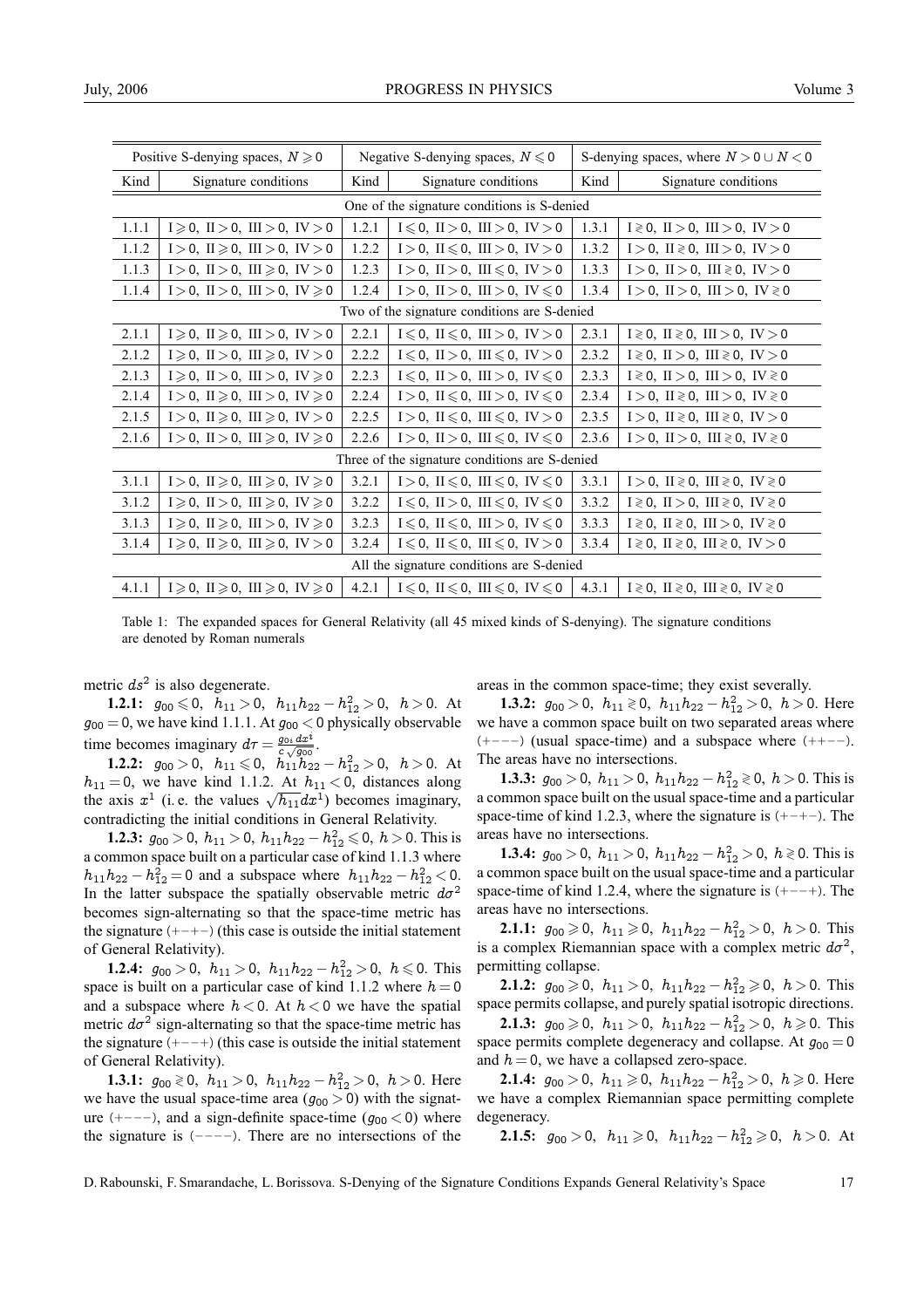$h_{11} = 0$ , we have  $h_{12}^2 = 0$ : a partial degeneration of the spatially observable metric  $d\sigma^2$ .

**2.1.6:**  $g_{00} > 0$ ,  $h_{11} > 0$ ,  $h_{11}h_{22} - h_{12}^2 \ge 0$ ,  $h \ge 0$ . This space permits the spatially observable metric  $d\sigma^2$  to completely degenerate:  $h = 0$ .

**2.2.1:**  $g_{00} \leq 0$ ,  $h_{11} \leq 0$ ,  $h_{11}h_{22} - h_{12}^2 > 0$ ,  $h > 0$ . At  $g_{00} = 0$  and  $h_{11} = 0$ , we have a particular space-time of kind 2.1.1. At  $g_{00}$  < 0,  $h_{11}$  < 0 we have a space with the signature (−−−−) where time is like a spatial coordinate (this case is outside the initial statement of General Relativity).

**2.2.2:**  $g_{00} \le 0$ ,  $h_{11} > 0$ ,  $h_{11}h_{22} - h_{12}^2 \le 0$ ,  $h > 0$ . At  $g_{00} = 0$  and  $h_{11}h_{22} - h_{12}^2 = 0$ , we have a particular spacetime of kind 2.1.2. At  $g_{00} < 0$  and  $h_{11}h_{22} - h_{12}^2 < 0$ , we have a space with the signature  $(-+-+)$  (it is outside the initial statement of General Relativity).

**2.2.3:**  $g_{00} \le 0$ ,  $h_{11} > 0$ ,  $h_{11}h_{22} - h_{12}^2 > 0$ ,  $h \le 0$ . At  $g_{00} = 0$  and  $h = 0$ , we have a particular space-time of kind 2.1.3. At  $g_{00} < 0$  and  $h_{11}h_{22} - h_{12}^2 < 0$ , we have a space-time with the signature  $(--+)$  (it is outside the initial statement of General Relativity).

**2.2.4:**  $g_{00} > 0$ ,  $h_{11} \leq 0$ ,  $h_{11}h_{22} - h_{12}^2 \leq 0$ ,  $h > 0$ . At  $h_{11} = 0$  and  $h_{11}h_{22} - h_{12}^2 = 0$ , we have a particular spacetime of kind 2.1.5. At  $h_{11} < 0$  and  $h_{11}h_{22} - h_{12}^2 < 0$ , we have a space-time with the signature  $(++-+)$  (outside the initial statement of General Relativity).

**2.2.5:**  $g_{00} > 0$ ,  $h_{11} \le 0$ ,  $h_{11}h_{22} - h_{12}^2 \ge 0$ ,  $h \le 0$ . At  $h_{11} = 0$  and  $h = 0$ , we have a particular space-time of kind 2.1.4. At  $h_{11}$  < 0 and  $h$  < 0, a space-time with the signature (+−−+) (outside the initial statement of General Relativity).

**2.2.6:**  $g_{00} > 0$ ,  $h_{11} > 0$ ,  $h_{11}h_{22} - h_{12}^2 ≤ 0$ ,  $h ≤ 0$ . At  $h_{11}h_{22} - h_{12}^2 = 0$  and  $h = 0$ , we have a particular spacetime of kind 2.1.6. At  $h_{11}h_{22} - h_{12}^2 < 0$  and  $h < 0$ , we have a space-time with the signature (+−++) (outside the initial statement of General Relativity).

**2.3.1:**  $g_{00} \ge 0$ ,  $h_{11} \ge 0$ ,  $h_{11}h_{22} - h_{12}^2 > 0$ ,  $h > 0$ . This is a space built on two areas. At  $g_{00} > 0$  and  $h_{11} > 0$ , we have the usual space-time. At  $g_{00}$  < 0 and  $h_{11}$  < 0, we have a particular space-time of kind 2.2.1. The areas have no intersections: the common space is actually built on nonintersecting areas.

**2.3.2:**  $g_{00} \ge 0$ ,  $h_{11} > 0$ ,  $h_{11}h_{22} - h_{12}^2 \ge 0$ ,  $h > 0$ . This space is built on two areas. At  $g_{00}$ >0 and  $h_{11}h_{22}-h_{12}^2$ >0, we have the usual space-time. At  $g_{00} < 0$  and  $h_{11}h_{22} - h_{12}^2 < 0$ , we have a particular space-time of kind 2.2.2. The areas, building a common space, have no intersections.

**2.3.3:**  $g_{00} \ge 0$ ,  $h_{11} > 0$ ,  $h_{11}h_{22} - h_{12}^2 > 0$ ,  $h \ge 0$ . This space is built on two areas. At  $g_{00} > 0$  and  $h_{11} > 0$ , we have the usual space-time. At  $g_{00}$  < 0 and  $h_{11}$  < 0, a particular space-time of kind 2.2.3. The areas, building a common space, have no intersections.

**2.3.4:**  $g_{00} > 0$ ,  $h_{11} \ge 0$ ,  $h_{11}h_{22} - h_{12}^2 > 0$ ,  $h \ge 0$ . This space is built on two areas. At  $h_{11} > 0$  and  $h > 0$ , we have the usual space-time. At  $h_{11}$  < 0 and  $h$  < 0, a particular spacetime of kind 2.2.4. The areas, building a common space, have no intersections.

**2.3.5:**  $g_{00} > 0$ ,  $h_{11} \ge 0$ ,  $h_{11}h_{22} - h_{12}^2 \ge 0$ ,  $h > 0$ . This space is built on two areas. At  $h_{11}$  >0 and  $h_{11}h_{22}-h_{12}^2$  >0, we have the usual space-time. At  $h_{11} < 0$  and  $h_{11}h_{22} - h_{12}^2 < 0$ , a particular space-time of kind 2.2.5. The areas, building a common space, have no intersections.

**2.3.6:**  $g_{00} > 0$ ,  $h_{11} > 0$ ,  $h_{11}h_{22} - h_{12}^2 \ge 0$ ,  $h \ge 0$ . This space is built on two areas. At  $h_{11}h_{22} - h_{12}^2 > 0$  and  $h > 0$ , we have the usual space-time. At  $h_{11}h_{22} - h_{12}^2 < 0$  and  $h < 0$ , a particular space-time of kind 2.2.6. The areas, building a common space, have no intersections.

**3.1.1:**  $g_{00} > 0$ ,  $h_{11} \ge 0$ ,  $h_{11}h_{22} - h_{12}^2 \ge 0$ ,  $h \ge 0$ . This space permits complete degeneracy. At  $h_{11} > 0$ ,  $h_{11}h_{22}$  –  $-h_{12}^2 > 0$ ,  $h > 0$ , we have the usual space-time. At  $h_{11} = 0$ ,  $h_{11}h_{22} - h_{12}^2 = 0$ ,  $h = 0$ , we have a particular case of a zerospace.

**3.1.2:**  $g_{00} \ge 0$ ,  $h_{11} > 0$ ,  $h_{11}h_{22} - h_{12}^2 \ge 0$ ,  $h \ge 0$ . At  $g_{00} > 0$ ,  $h_{11}h_{22} - h_{12}^2 > 0$ ,  $h > 0$ , we have the usual spacetime. At  $g_{00} = 0$ ,  $h_{11}h_{22} - h_{12}^2 = 0$ ,  $h = 0$ , we have a particular case of a collapsed zero-space.

**3.1.3:**  $g_{00} \ge 0$ ,  $h_{11} \ge 0$ ,  $h_{11}h_{22} - h_{12}^2 > 0$ ,  $h \ge 0$ . At  $g_{00} > 0$ ,  $h_{11} > 0$ ,  $h > 0$ , we have the usual space-time. At  $g_{00} = 0$ ,  $h_{11} = 0$ ,  $h = 0$ , we have a collapsed zero-space, derived from a complex Riemannian space.

**3.1.4:**  $g_{00} \ge 0$ ,  $h_{11} \ge 0$ ,  $h_{11}h_{22} - h_{12}^2 \ge 0$ ,  $h > 0$ . At  $g_{00} > 0$ ,  $h_{11} > 0$ ,  $h_{11}h_{22} - h_{12}^2 > 0$ , we have the usual spacetime. At  $g_{00} = 0$ ,  $h_{11} = 0$ ,  $h_{11}h_{22} - h_{12}^2 = 0$ , we have the usual space-time in a collapsed state, while there are permitted purely spatial isotropic directions  $\sqrt{h_{11}}dx^1$ .

**3.2.1:**  $g_{00} > 0$ ,  $h_{11} \le 0$ ,  $h_{11}h_{22} - h_{12}^2 \le 0$ ,  $h \le 0$ . At  $h_{11} = 0$ ,  $h_{11}h_{22} - h_{12}^2 = 0$  and  $h = 0$ , we have a particular space-time of kind 3.1.1. At  $h_{11} < 0$ ,  $h_{11}h_{22} - h_{12}^2 < 0$  and  $h < 0$ , we have a space-time with the signature  $(++)$ (outside the initial statement of General Relativity).

**3.2.2:**  $g_{00} \le 0$ ,  $h_{11} > 0$ ,  $h_{11}h_{22} - h_{12}^2 \le 0$ ,  $h \le 0$ . At  $g_{00} = 0$ ,  $h_{11}h_{22} - h_{12}^2 = 0$  and  $h = 0$ , we have a particular space-time of kind 3.1.2. At  $h_{11} < 0$ ,  $h_{11}h_{22} - h_{12}^2 < 0$  and  $h < 0$ , we have a space-time with the signature (--++) (outside the initial statement of General Relativity).

**3.2.3:**  $g_{00} \le 0$ ,  $h_{11} \le 0$ ,  $h_{11}h_{22} - h_{12}^2 > 0$ ,  $h \le 0$ . At  $g_{00} = 0$ ,  $h_{11} = 0$  and  $h = 0$ , we have a particular space-time of kind 3.1.3. At  $h_{11} < 0$ ,  $h_{11}h_{22} - h_{12}^2 < 0$  and  $h < 0$ , we have a space-time with the signature  $(-+-+)$  (outside the initial statement of General Relativity).

**3.2.4:**  $g_{00} \le 0$ ,  $h_{11} \le 0$ ,  $h_{11}h_{22} - h_{12}^2 \le 0$ ,  $h > 0$ . At  $g_{00} = 0$ ,  $h_{11} = 0$  and  $h_{11}h_{22} - h_{12}^2 = 0$ , we have a particular space-time of kind 3.1.4. At  $g_{00} < 0$ ,  $h_{11} < 0$  and  $h_{11}h_{22}$  –  $-h_{12}^2$  < 0, we have a space-time with the signature (-++-) (outside the initial statement of General Relativity).

**3.3.1:**  $g_{00} > 0$ ,  $h_{11} \ge 0$ ,  $h_{11}h_{22} - h_{12}^2 \ge 0$ ,  $h \ge 0$ . This is a space built on two areas. At  $h_{11} > 0$ ,  $h_{11}h_{22} - h_{12}^2 > 0$ and  $h_{11} > 0$ , we have the usual space-time. At  $h_{11} < 0$ ,  $h_{11}h_{22} - h_{12}^2 < 0$  and  $h_{11} < 0$ , we have a particular spacetime of kind 3.2.1. The areas have no intersections: the